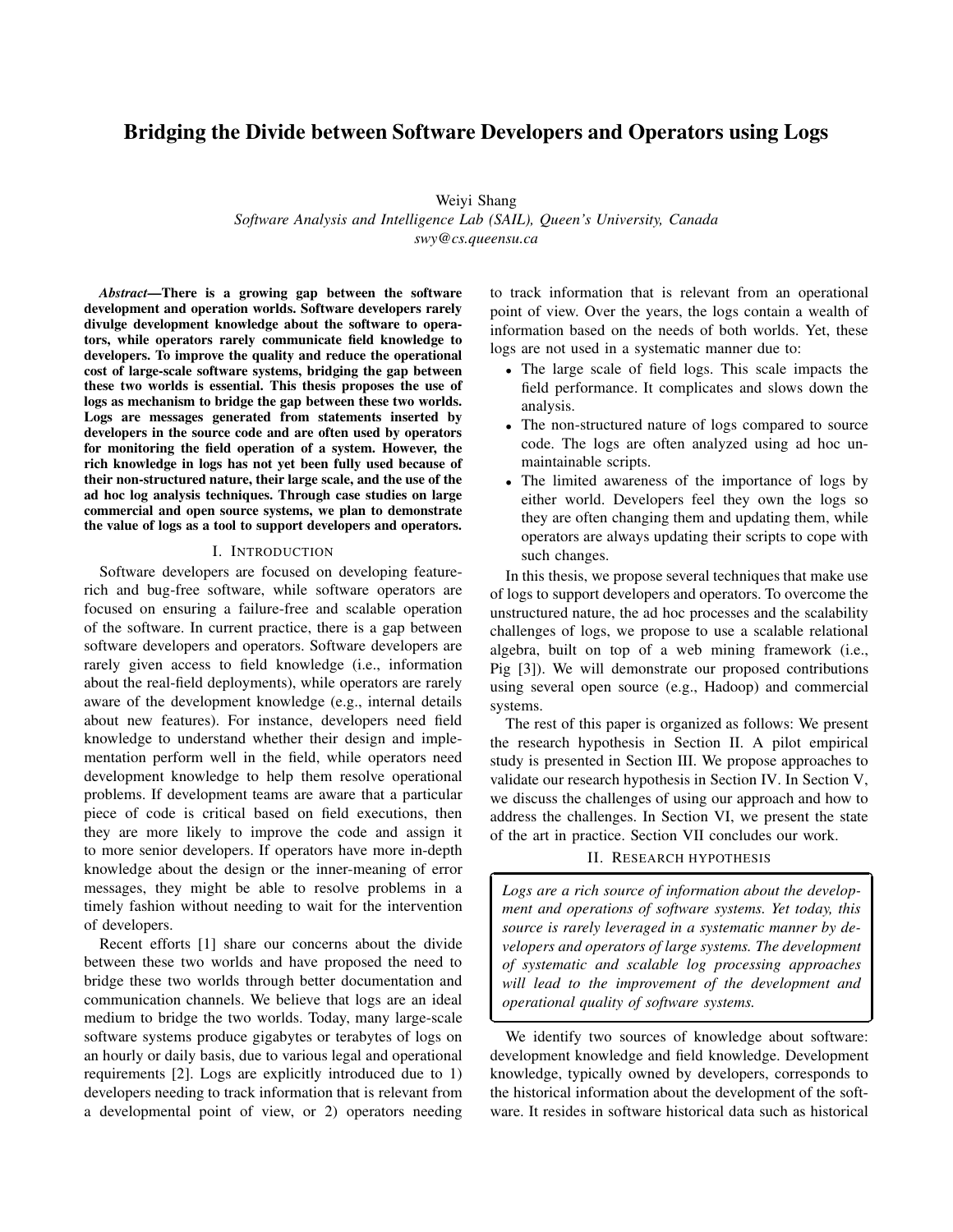code changes and bug reports. Field knowledge, typically owned by operators, corresponds to the information about how the system operates in the field. Throughout the thesis, we attempt to bridge the gap between software developers and operators by mining large-scale logs:

- For developers, we leverage field knowledge in logs to improve the quality of software. 1) We propose techniques to identify error-prone software components based on log maintenance history. 2) We propose techniques to empirically measure the field-test coverage for large-scale systems.
- For operators, we leverage development knowledge in logs to cope with the operational complexity of software. 1) We propose techniques to automatically document and explain log lines. 2) We propose techniques to reduce logs using development history.

### III. AN EXPLORATORY STUDY OF THE EVOLUTION OF LOGS

As a pilot study, we performed a study on the execution logs of 10 releases of an open source software system named *Hadoop* and 9 releases of a legacy enterprise application [4]. Our goal of this study is to see: 1) whether logs are static or they evolve with code; 2) what is the rationale for the evolution of logs; and 3) whether the evolution of logs considers the needs of operators. We found that:

- Logs change at a rather high rate across versions, leading to more work for operators who have already built an ecosystem of *Log Processing Apps* around logs.
- 40% to 60% of these changes are not needed and can be avoided. For example, simple rewording of log lines by developers which lead to problems for operators who have written analysis scripts.
- The impact of 15% to 50% of the changes can be controlled through the use of the robust analysis techniques.
- Logs that communicate development knowledge (e.g., low-level implementation details) change more often than logs that communicate operational knowledge (e.g., high-level domain concepts).

The results show that: 1) logs are a valuable source of both development and field knowledge; 2) the logs are continuously evolving; and 3) developers often change logs without considering the dependence of operators on them, leading to very fragile *Log Processing Apps*. The results of this study show that more systematic approaches are needed to leverage the rich development and field knowledge in logs.

### IV. LOG ANALYSIS TO SUPPORT DEVELOPERS AND OPERATORS

This section presents our proposed approaches based on logs to support software developers and operators. For each approach, we present the problem that we wish to solve, the reason why development or field knowledge in logs can help, and a brief overview of our proposed approach.

# *A. Leveraging field knowledge to improve the quality of software for developers*

# **Identifying error-prone software components using log maintenance history**

*Problem:* Software components that are vulnerable to field errors are often hard to identify using traditional predeployment testing or static analysis.

*How field knowledge can help:* In an effort to track and diagnose such errors, operators often require changes or additions to logs. Thus, we believe that frequent updates to logs (i.e., high log churn) in particular components are good signs of problems and future bugs.

*Our proposed approach:* Using the development history, we will measure the amount of log churn for every software component (e.g., class). We will then build statistical models of post-release bugs for every component using the log churn information and other traditional metrics, such as pre-release bugs, total number of changes, and code complexity. We will study the statistical model to understand the relation between log churn and post-release bugs. We expect that log churn will be statistically significant in explaining postrelease bugs and can complement traditional metrics. We will perform case studies on several open source and commercial systems to evaluate our approach.

# **Evaluating field-test coverage for large-scale systems**

*Problem:* Testing of large-scale software system aims to test all its functionalities. In practice, software testers typically run software systems for a long time period to achieve high test coverage. However, the high test coverage still does not guarantee a reliable system in the field. It is important for software testers to understand the coverage for a system test based on field data.

*How field knowledge can help:* To determine the quality of the test coverage, systems are often instrumented. However such instrumentation is not feasible for field deployment. Therefore, often such type of field-test coverage analysis is not performed. We believe that we can leverage logs to give us an approximation of instrumentations with no additional performance impact. Software testers can then evaluate test coverage by comparing logs from the test-runs and field deployments. Our hypothesis is that the logs fro test-runs can be used to evaluate the field-test coverage.

*Our proposed approach:* The first step of our approach is to create field execution models from the field logs. A log line typically contains several parameter values, such as time stamp and session ID. We will group log lines that have the same parameter value together into log sequences. Each log sequence corresponds to a step-by-step high-level summary of the run-time behaviour of the systems. We will use such log sequences as our field execution model. In the second step, we will use the same approach on testing logs to derive a testing execution model. In the third step, we will compare both models to find out how much of the field execution model is covered by the testing execution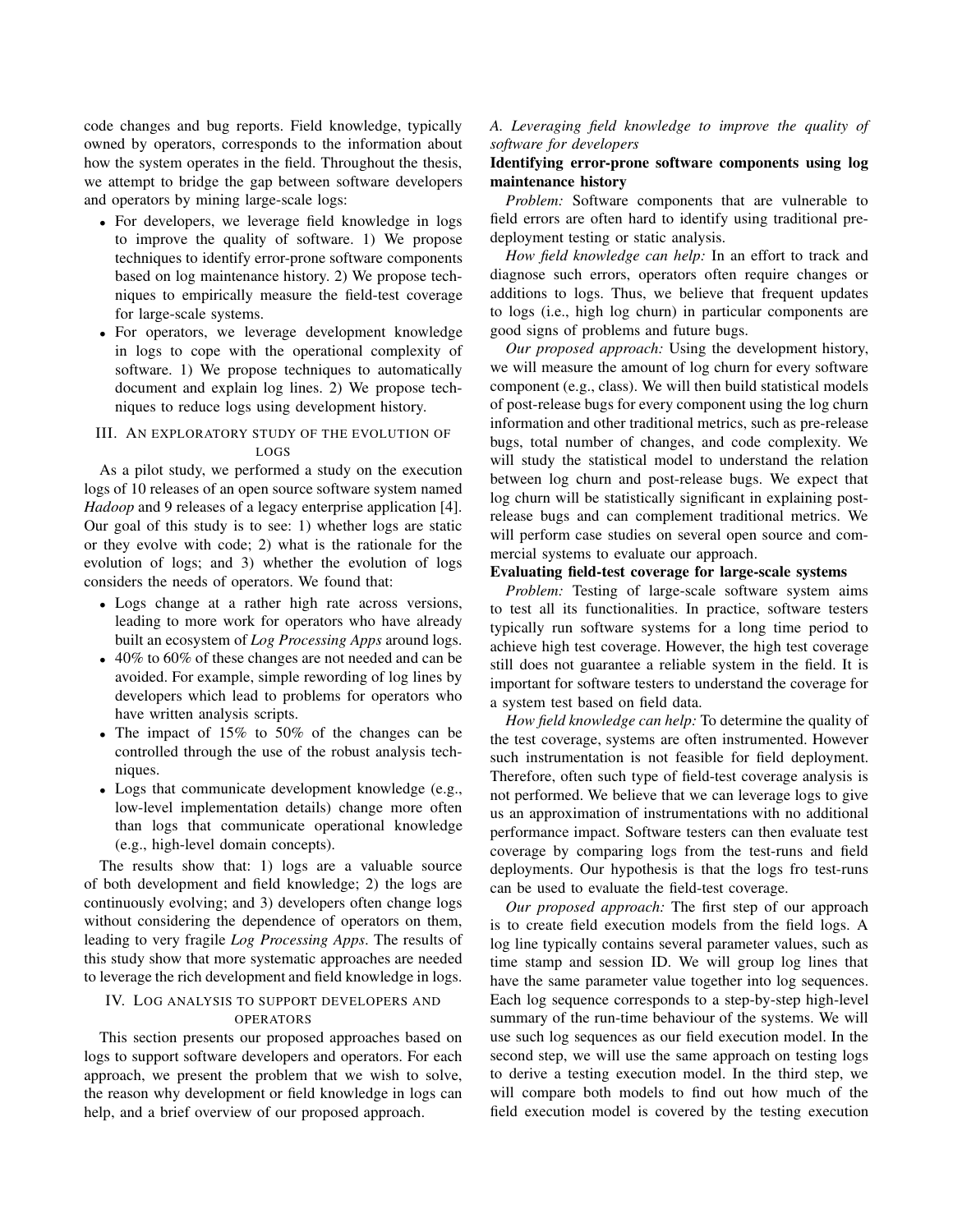model. We plan to use approaches similar to the reflexion model, proposed by Murphy *et at*. [5]. We will evaluate our approach against extensive instrumentation to study whether the two test coverage measurements are similar.

# *B. Leveraging development knowledge to cope with the operational complexity of software for operators*

### **Automated documentation of log lines**

*Problem:* Other than the source code, there is no explicit documentation for logs in current software engineering practice. Furthermore, there is only limited communication between developers and operators. However, ecosystems of *Log Processing Apps* that depend on the logs have to be built based on the operators' assumptions on logs. Therefore, fully understanding the rationale behind log lines is important to ensure the correctness of such *Log Processing Apps* and to assist operators in rapid diagnosis of field problems.

*How development knowledge can help:* The source code context of a log line is rarely known by operators, yet that context is recorded by developers in their changes to the source code. The historical knowledge about these changes can be used as a way to document and explain log lines.

*Our proposed approach:* Our approach is to attach the development history as well as bug reports to every log line. To achieve this, we need to link source code with log lines first. First, we adopt an approach proposed by Xu *et al*. [6] to generate templates for logs (e.g., a regular expression of log format) using static analysis on source code. Each source code unit, i.e., method or class, now has a list of log templates. We will match the log templates with the actual logs to link every log line with the source code that generates it. Therefore, together with the source code, the entire software development knowledge, such as the history of the source code and the bug reports, can all be linked with the logs, similar to the sticky note approach by Hassan and Holt [7]. To evaluate our approach, we will perform qualitative studies and present the attached development history to domain experts of several systems.

### **Log reduction using development history**

*Problem:* When a new software release is deployed in the field, operators need to examine all the logs to understand the impact of the new release. However, typically not all the functionality is affected in the new release, leading to a waste of effort.

*How development knowledge can help:* The development knowledge tells which source code snippets are changed. We can derive the affected logs from the changed source code. We can then filter the generated logs to only show logs that are likely to be impacted by recent changes instead of showing all generated logs. Our hypothesis is that the recent changed logs are more critical to operators.

*Our proposed approach:* We will analyze the source code changed in a new release and we identify the log templates that are possibly impacted. Such impact includes direct impact (e.g., the method that generates the log line is modified) and indirect impact (e.g., the method generating logs may be invoked by the changed method). We use the information to create log filters that are based on the development history. We will apply our approach on open source and commercial systems and perform user studies with operators to evaluate the usefulness of our approach.

#### V. LOG ANALYSIS CHALLENGES

In this section, we present the challenges of log analysis. For each of the challenges, we present the challenge and our proposed solution to address the challenge.

# **C1. Logs are non-structured.**

Logs are generated by the statements inserted by developers to record valuable information about system execution. Developers typically do not follow a certain format to generate logs. Even if there is a format, developers do not follow the format consistently [8].

We address the non-structured nature of logs by transforming logs into a structured data model. Jiang *et al*. [9] propose that execution logs can be abstracted into static execution events and a list of dynamic parameter values. For example, a log line "time=1, Trying to launch, TaskID=01A" can be abstracted into an execution event "Trying to launch" and two parameter values, "1" and "01A". Based on this existing log abstraction technique, we further generalize logs into relations. The above example log line can be transformed into a relation with 3 attributes: execution event, time and TaskID. This particular tuple in the relation has the value "(Trying to launch, 1, 01A)". Therefore, a log corpus can be structured as a list of relations.

## **C2. The processes for logging and the use of logs are largely ad hoc.**

Developers typically do not realize the extensive use of logs by others. Operators typically have to use the logs in an ad hoc fashion using Perl or shell scripts. Using such scripts is not efficient because they are ad hoc and they can hardly be adopted to solve other problems.

Relational algebra has been applied on software development data [10]. The similarity between logs and software development data leads us to exploit relational algebra [11]. **C3. The large scale of logs.**

One of the major challenges of log analysis is the large scale of data. For example, a small testbed setup of a typical *Hadoop* cluster already generates over 200 MB of logs per second [12].

We propose to implement a query and manipulation language on top of a web mining framework called *Pig* [3]. We have already started implementing the approaches presented in Section IV using this language. In our previous research, we used the web mining framework to enable large-scale Mining Software Repository studies [13].

#### VI. STATE OF THE ART AND PRACTICE

The following lines of research are closely related to the work presented in this thesis.